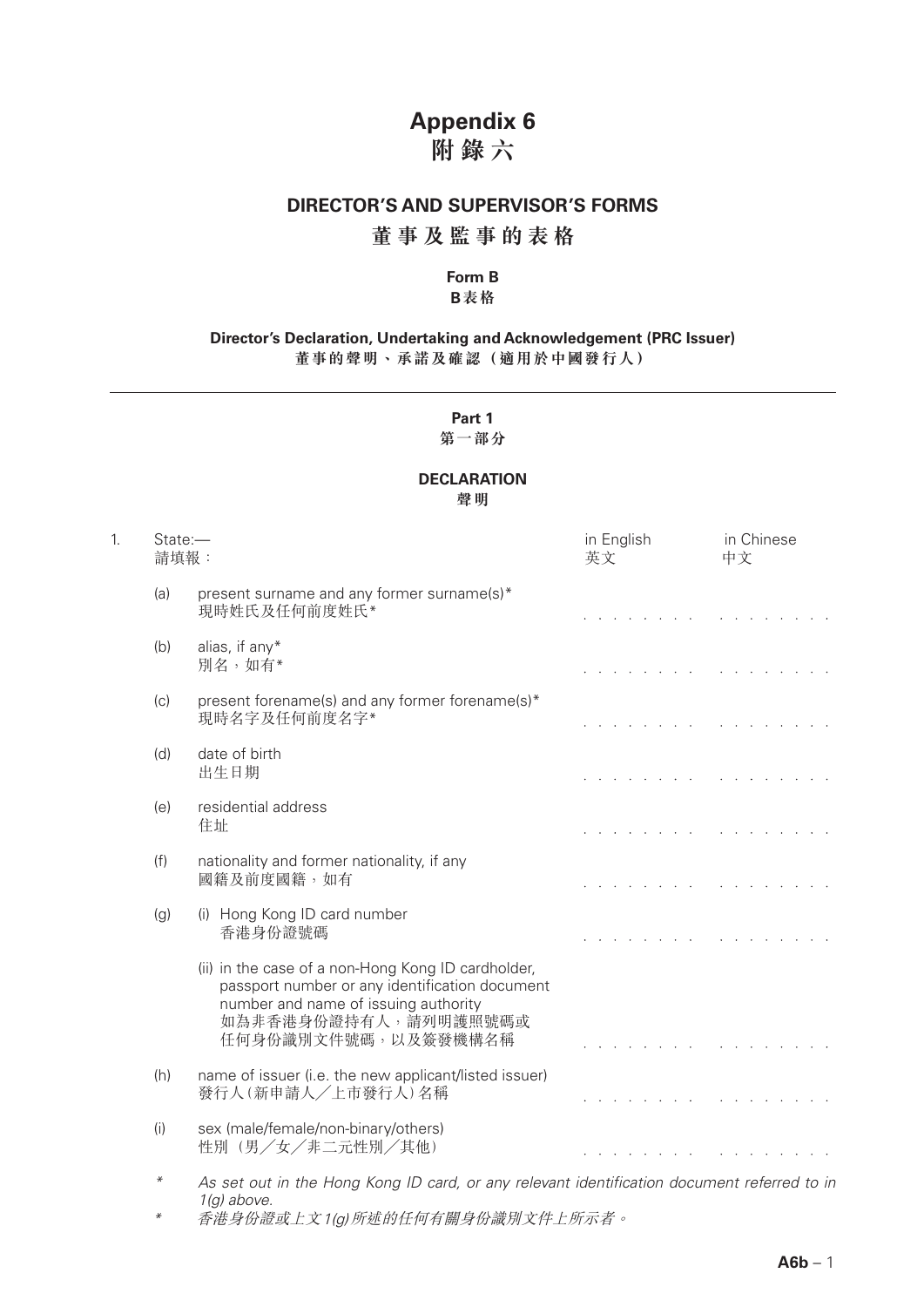2. The relevant document that sets out my personal details in the manner described in paragraph 41 of Appendix 1A or rule 17.50(2), as the case may be, of the Rules Governing the Listing of Securities on GEM of The Stock Exchange of Hong Kong Limited from time to time in force (the "GEM Listing Rules") is:

按不時生效的《香港聯合交易所有限公司GEM證券上市規則》(《GEM上市規則》)附錄一A第41段或 第17.50(2)條所述方式(視屬何情況而定)載有本人的個人資料的有關文件為:

(Tick as appropriate) (請在適當方格內加上√號)

In the case of new applicant: 如屬新申請人:

 $\Box$ the listing document dated entity and which has been duly registered with the Companies Registry.

日期為 年 年 月 月 月 日並已正式在公司註冊處登記的上市文件。

In the case of listed issuer: 如屬上市發行人:

the announcement dated entity and the issuer as required under GEM  $\Box$ Listing Rule 17.50(2) with regard to my appointment as a director of the issuer. 發行人按《GEM上市規則》第17.50(2)條的規定,就委任本人為發行人董事的公告。公告日期為 . . . . . . . . . . 月. . . . . . 日。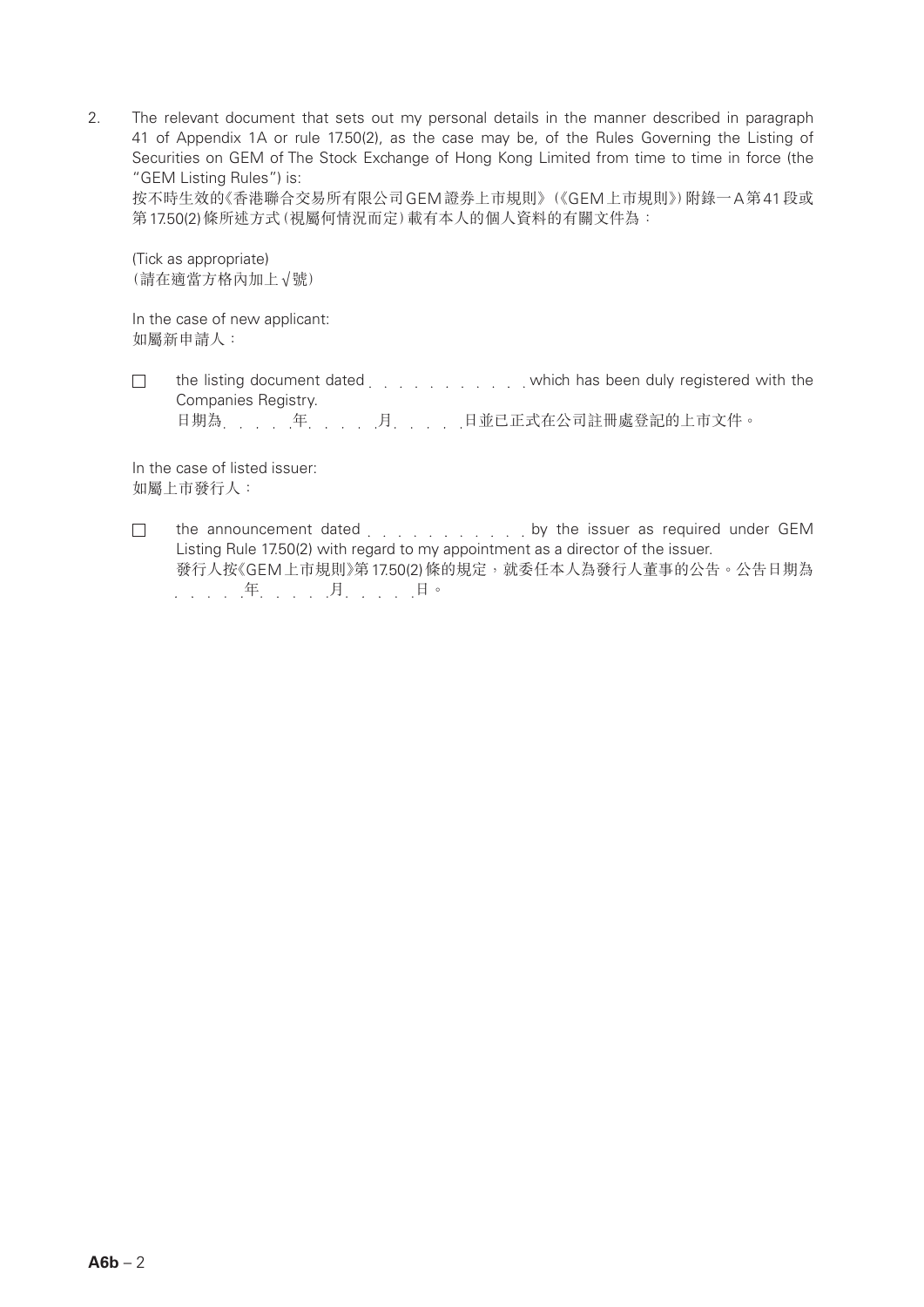# **Part 2**

#### **第二部分**

### **UNDERTAKING AND ACKNOWLEDGEMENT 承諾及確認**

The particulars referred to in this Part 2 are:— 此第二部分所述的資料為:

- (a) in the exercise of my powers and duties as a director of entity and the exercise of my powers and duties as a director of entity and all and the exercise of my powers and duties as a director of entity and all and the the name of the issuer) I, the undersigned, shall:-在行使 (填入發行人名字)董事的權力及職責時,本人(簽署人) 須:
	- (i) comply to the best of my ability with the GEM Listing Rules, and all applicable laws, rules, regulations and normative statements from time to time in force in the PRC relating to the governing, operation, conduct or regulation of public companies in the PRC or elsewhere; 盡力遵守《GEM上巿規則》,及不時生效的所有關於中國或其他地方的公眾公司的管轄、運 作、行為或監管事宜的適用中國法律、規則、規例及規範聲明;
	- (ii) comply to the best of my ability with the provisions of the issuer's articles of association (including all provisions regarding the duties of directors) and use my best endeavours to procure the issuer to act at all times in accordance with its articles of association; 盡力遵守發行人的公司章程的規定(包括有關董事職責的一切規定),並盡力促使發行人在任何 時候均按照其公司章程而行事;
	- (iii) use my best endeavours to procure the issuer to comply with the GEM Listing Rules; 盡力促使發行人遵守《GEM上巿規則》;
	- (iv) inform The Stock Exchange of Hong Kong Limited (the "Exchange") forthwith and in writing, at any time while I am a director of the issuer (or within 12 months of my ceasing to be a director of the issuer), of any administrative or governmental notice or proceeding alleging a breach by the issuer or any of its subsidiaries or directors of any applicable laws, rules, regulations or normative statements in force in the PRC relating to the governing, operation, conduct or regulation of public companies;

在本人擔任發行人的董事的任何期間(或本人停止擔任發行人的董事後的十二個月內),如有 行政或政府部門的通知或涉及任何程序,指稱發行人或其任何附屬公司或董事,違反有關公眾 公司的管轄、運作、行為或監管事宜而不時生效的任何適用的中國法律、規則、規例或規範聲 明,立即通知並以書面通知香港聯合交易所有限公司(聯交所或本交易所);

- (v) comply to the best of my ability, and use my best endeavours to procure the issuer to comply, with the Companies Ordinance, the Companies (Winding Up and Miscellaneous Provisions) Ordinance, the Securities and Futures Ordinance, the Code on Takeovers and Mergers, the Code on Share Buy-backs and all other relevant securities laws and regulations from time to time in force in Hong Kong; and 盡力遵守及盡力促使發行人遵守《公司條例》、《公司(清盤及雜項條文)條例》、《證券及期貨條 例》、《公司收購及合併守則》、《公司股份回購守則》及香港所有其他不時生效的有關證券的法 例與規例;及
- (vi) use my best endeavours to procure any alternate of mine to comply with the GEM Listing Rules including the provisions as set out above; 盡力促使本人的任何替任人遵守《GEM上巿規則》(包括上述各項條文);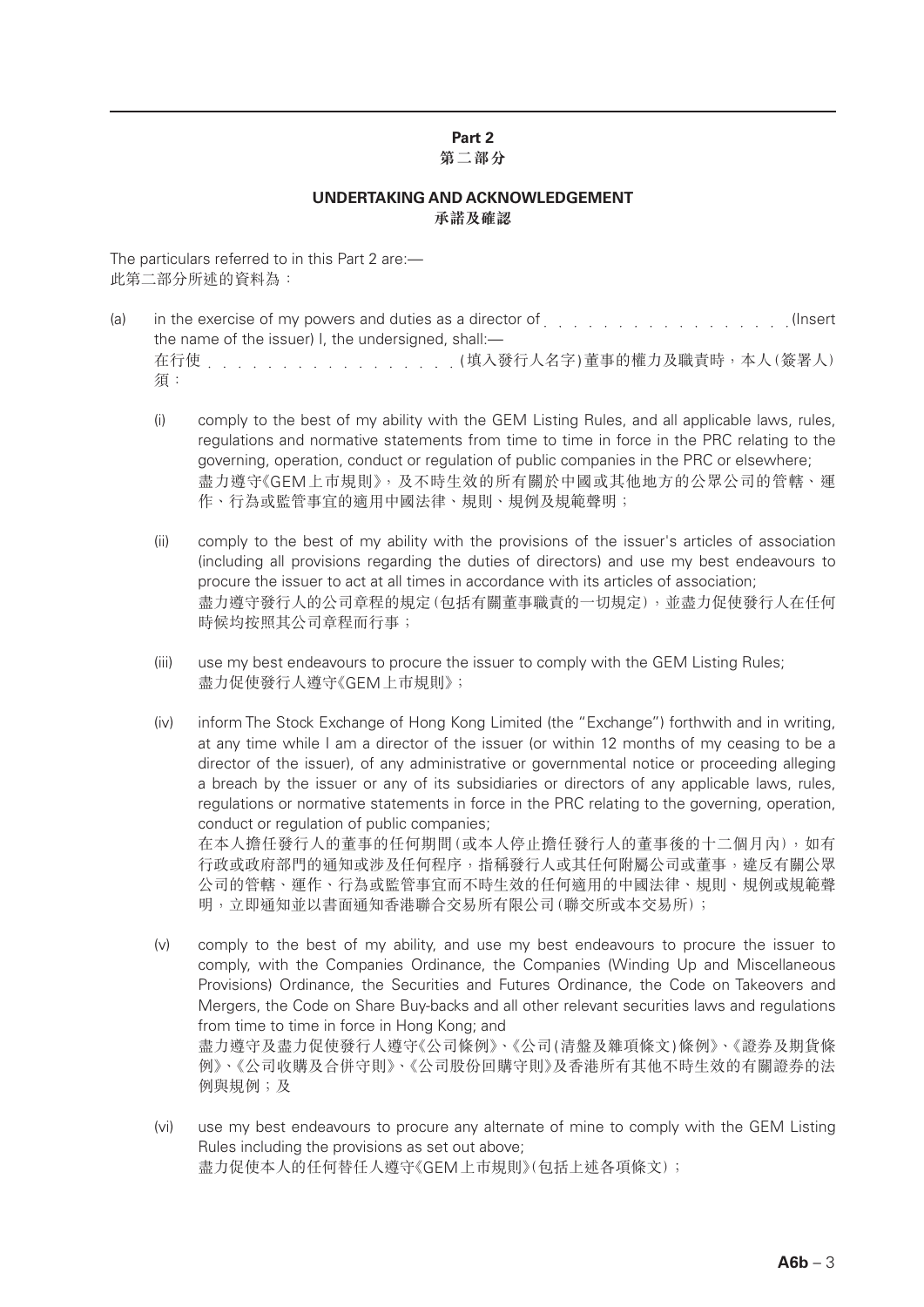- (b) I shall, when I am a director of the issuer and after I cease to be so: 本人出任發行人董事時以及停止擔任發行人董事後均須:
	- (i) provide to the Exchange and the Securities and Futures Commission (the "Commission") as soon as possible, or otherwise in accordance with time limits imposed by the Exchange or the Commission: 盡快或根據聯交所或證券及期貨事務監察委員會(證監會)設定的時限向聯交所及證監會提供 以下資料及文件:
		- (1) any information and documents that the Exchange or the Commission reasonably considers appropriate to protect investors or ensure the smooth operation of the market; and 聯交所或證監會合理地認為可保障投資者或確保市場運作暢順的任何資料及文件;及
		- (2) any other information and documents or explanation that the Exchange may reasonably require for the purpose of verifying compliance with the GEM Listing Rules or as requested by the Commission; and 聯交所可為核實是否有遵守《GEM上市規則》事宜而合理地要求或證監會要求的任何其 他資料及文件或解釋;及
	- (ii) cooperate in any investigation conducted by the Listing Division (as such term is defined in rule 1.01 of the GEM Listing Rules) and/or the Listing Committee (as such term is defined in rule 1.01 of the GEM Listing Rules) or the Commission, including answering promptly and openly any questions addressed to me, promptly producing the originals or copies of any relevant documents and attending before any meeting or hearing at which I am requested to appear;

在上巿科(按《GEM上市規則》第1.01條界定)及╱或上巿委員會(按《GEM上市規則》第1.01條 界定)或證監會所進行的任何調查中給予合作,包括及時及坦白地答覆向本人提出的任何問 題,及時地提供任何有關文件的正本或副本,並出席本人被要求出席的任何會議或聽證會;

(c) I, in accepting to be a director of the issuer, hereby (i) irrevocably appoint the issuer as my agent, for so long as I remain as a director of the issuer, for receiving on my behalf any correspondence from and/or service of notices and other documents by the Exchange or the Commission; and (ii) authorise the Executive Director – Listing Division, or any person authorised by the Executive Director – Listing Division, to disclose any of my personal particulars given by me to members of the Listing Committee or the Commission and, with the approval of the Chairman or a Deputy Chairman of the Exchange, to such other persons, as the Executive Director – Listing Division may from time to time think fit;

本人接受出任發行人的董事,即(i)不可撤回地委任發行人為本人的代理人,在本人出任發行人董事 期間,代表本人接收任何聯交所或證監會發出的信函及/或送達的通知書及其他文件;及(ii)授權上 市科執行總監(或獲其授權的任何人士)將本人提供的個人資料向上市委員會委員或證監會披露;並 在聯交所主席或一位副主席批准的情況下,向上巿科執行總監不時認為適當的其他人士披露;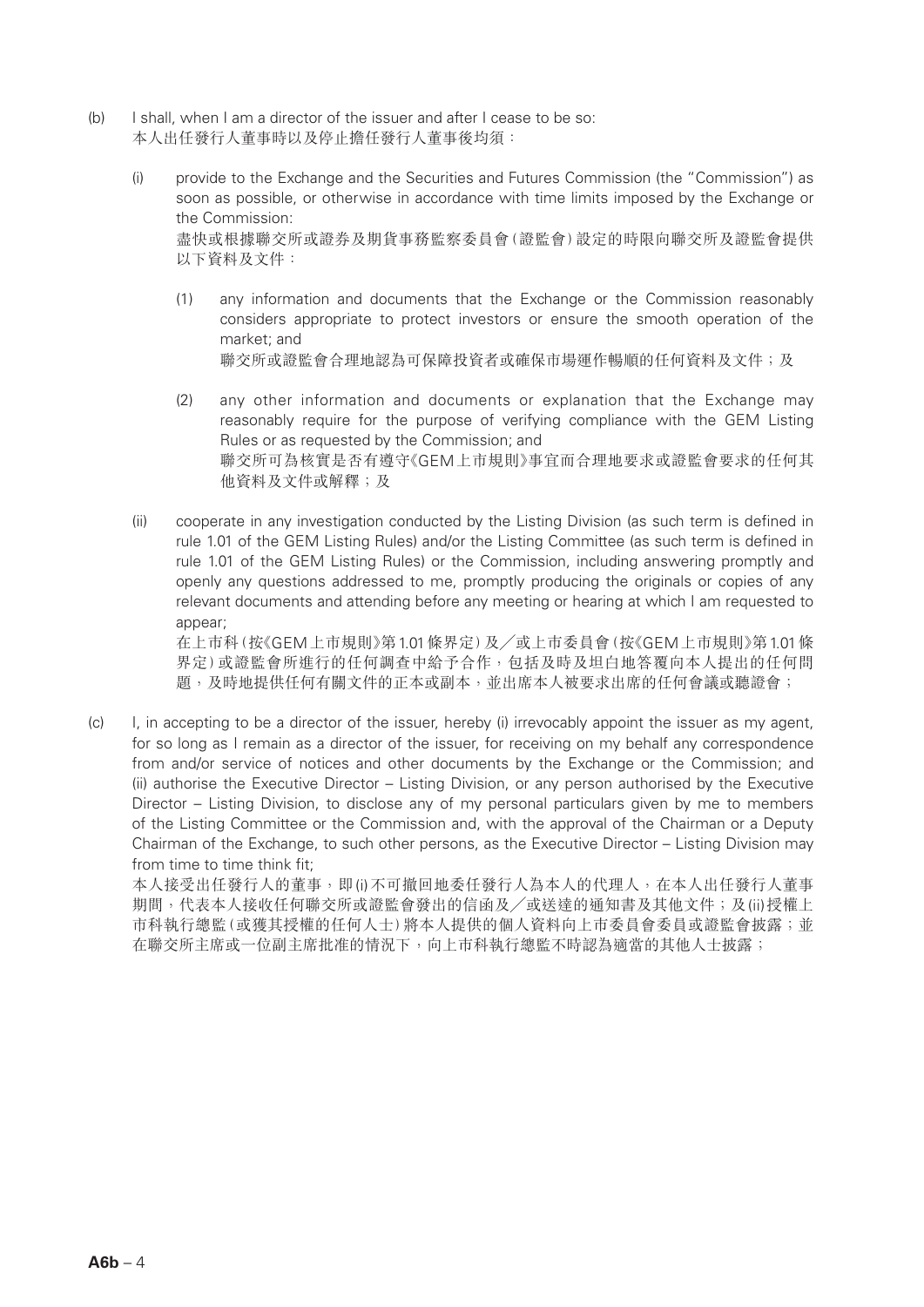- (d) I shall inform the Exchange (in the manner prescribed by the Exchange from time to time): 本人須在下列情況下(以聯交所不時規定的方式)將下述資料通知聯交所:
	- (i) as soon as reasonably practicable after my appointment, my telephone number, mobile phone number, facsimile number (if available), email address (if available), residential address and contact address (if different from the residential address) for correspondence from and service of notices and other documents by the Exchange or the Commission; 於獲委任後在合理可行情況下盡快提供本人的電話號碼、手機號碼、傳真號碼(如有)、電郵地 址(如有)、住址及用以接收聯交所或證監會所發出的信函及送達的通知書和其他文件的聯絡地 址(如與住址不同);
	- (ii) for so long as I remain as a director of the issuer, any change to the contact information as described in paragraph (i) as soon as reasonably practicable and in any event within 28 days of such change; and 在出任發行人董事期間,如第(i)段所述聯絡資料有變,須在合理可行的情況下盡快(無論如何 於有關變動出現後28日內)通知聯交所;及
	- (iii) for a period of 3 years from the date on which I cease to be a director of the issuer, any change to the contact information as described in paragraph (i) as soon as reasonably practicable and in any event within 28 days of such change. 在本人不再出任發行人董事的日期起計三年內,如第(i)段所述聯絡資料有變,須在合理可行的 情況下盡快(無論如何須於有關變動出現後28日內)通知聯交所。

I acknowledge and agree that any correspondence from and/or service of notices and other documents by the Exchange or the Commission to me when I am a director of the issuer or after I cease to be so, for whatever purposes (including but not limited to the service of notice of disciplinary proceedings) shall be deemed to have been validly and adequately served on me when the document or notice is served personally or is sent by post, facsimile or email to the address or number I provide to the Exchange. I agree and acknowledge that I am responsible for keeping the Exchange informed of my up-to-date contact details. I acknowledge that, if I, as the director or former director of the issuer, fail to provide the Exchange with my up-to-date contact details or arrange for notices, documents or correspondence to be forwarded to me, I may not be alerted to any proceedings commenced against me by the Exchange or the Commission; and

本人確認及同意,在本人出任發行人董事期間或不再出任發行人董事之後,但凡聯交所或證監會就 任何目的向本人發出的信函及╱或送達的通知書及其他文件(包括但不限於送達紀律程序的通知) 若以面交本人的方式,或以郵寄、傳真或電郵的方式送達本人向聯交所提供的地址或號碼,即被視 為已有效及充分地送達本人。本人同意及確認,本人有責任向聯交所提供本人最新的聯絡資料。本 人確認,若本人(作為發行人的董事或前董事)未能向聯交所提供本人最新的聯絡資料,或未有為 送呈本人的通知、文件或書信提供轉送安排,本人可能會不知悉有關聯交所或證監會向本人展開的 任何程序;及

(e) I hereby submit to the jurisdiction of the Exchange in respect of all matters relevant to the GEM Listing Rules.

本人在此接受聯交所就有關《GEM上市規則》各方面的管轄。

I, et al., and a series in a series in any series in any series in any series in any series in any series in any series in any series in any series in any series in any series in any series in any series in any series in a 本人 [請填上中文姓名(如有)]: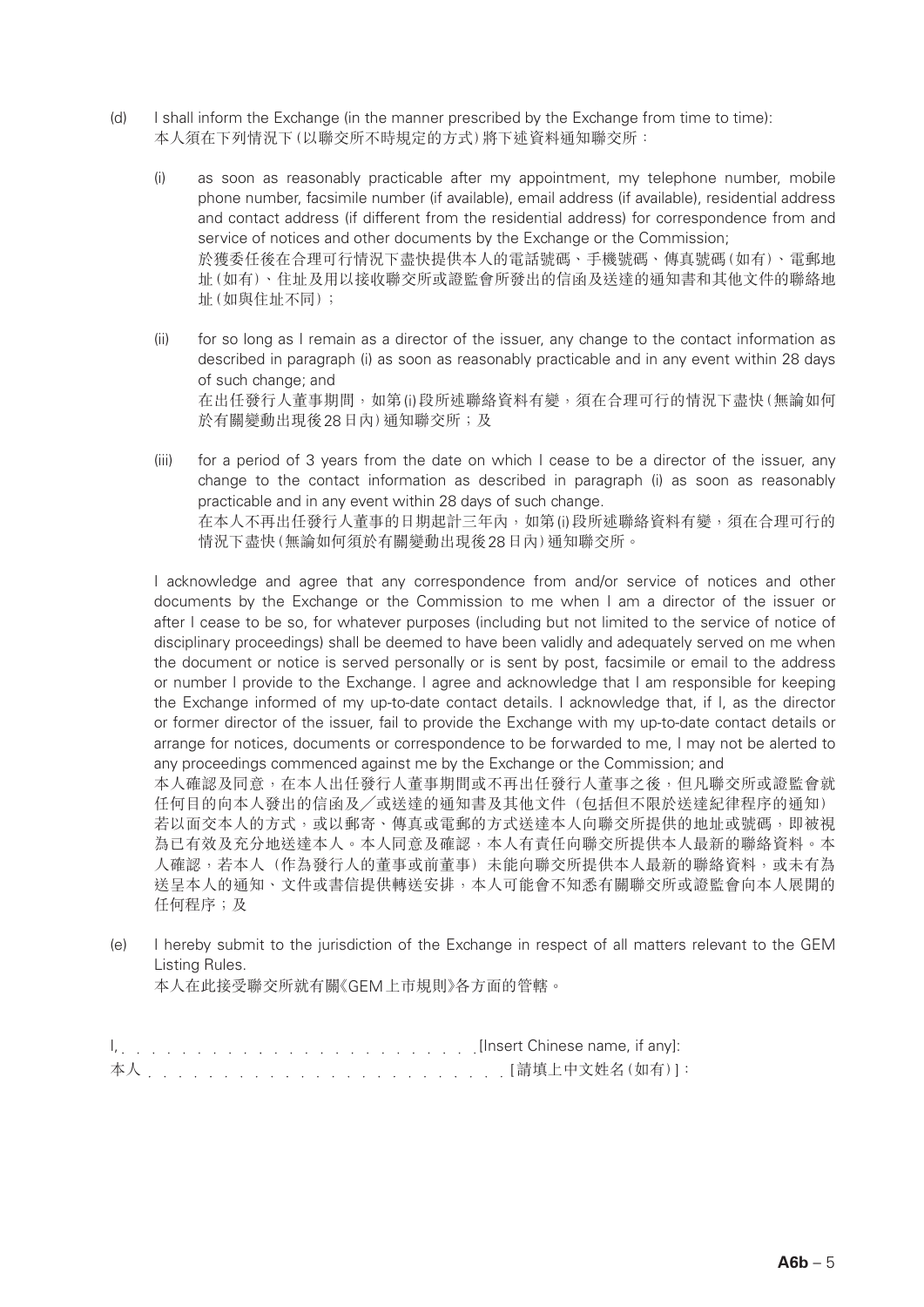- (i) solemnly and sincerely declare that all particulars about me that appear in Part 1(1) of this Form B and in the document referred to in Part 1(2) of this Form B are true, complete and accurate, that I accept responsibility for the truthfulness, accuracy and completeness of the foregoing particulars, that I have not made any statements or omissions which would render such particulars untrue or misleading, that I understand the possible consequences of giving information which is false or misleading in a material particular including those as set forth in Note (1) hereto, and that I understand that the Exchange may rely upon the foregoing particulars in assessing my suitability to act as a director of the issuer; and 謹以至誠鄭重聲明,在本B表格第一部分(1)及本B表格第一部分(2)所述文件所示有關本人的 所有詳細資料均為真實、完整及準確,且本人對上述資料的真實性、準確性及完整性承擔責 任,而本人亦無作出任何聲明或遺漏,致使有關資料不真實或具誤導性,本人亦明白在要項上 提供虛假或具誤導性的資料可能引致的後果(包括本表格附註1所載內容);本人並明白,聯交 所或會倚賴上述資料來評估本人是否適合出任發行人董事;及
- (ii) undertake and acknowledge with the Exchange in the terms set out in Part 2 of this Form B. 按本B表格第二部分所載的條款向聯交所作出承諾及確認。

| Signature 簽署 :<br>and a straight                                  |                                                                                                                                                                                                                                   |
|-------------------------------------------------------------------|-----------------------------------------------------------------------------------------------------------------------------------------------------------------------------------------------------------------------------------|
| Name of director董事姓名:                                             | a de la construcción de la construcción de la construcción de la construcción de la construcción de la construcción<br>Del construcción de la construcción de la construcción de la construcción de la construcción de la constru |
| Hong Kong ID Card Number*:<br>香港身份證號碼*: _ _                       |                                                                                                                                                                                                                                   |
| Dated日期:                                                          |                                                                                                                                                                                                                                   |
| Certified as the true signature of $\ldots$<br>由以下人士證明上述簽署為 的真實簽署 |                                                                                                                                                                                                                                   |
| By:<br>Signature (Secretary/Director)<br>簽署(秘書/董事): .             |                                                                                                                                                                                                                                   |
| Name (Secretary/Director)<br>姓名(秘書/董事)                            |                                                                                                                                                                                                                                   |

*\* In the case of a non-Hong Kong ID cardholder, state the passport number or any identification document number and name of issuing authority.* 如為非香港身份證持有人,請列明護照號碼或任何身份識別文件號碼,以及簽發機構名稱。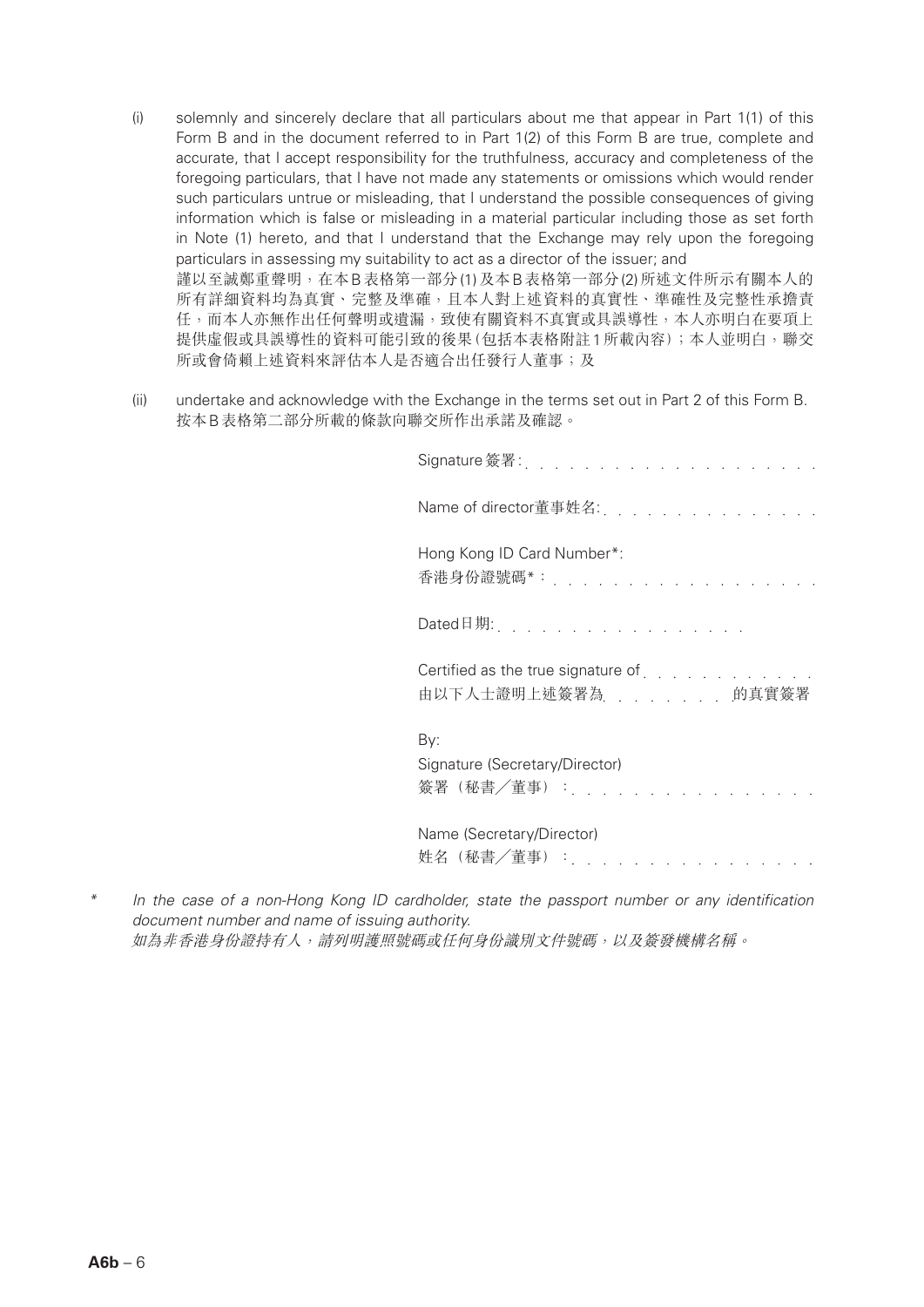#### **Part 3 第三部分**

## **SPONSOR'S CERTIFICATION 保薦人證明**

We, . . . . . . . . . . . . . . . . are the sponsor for the issuer appointed on [Date] for the purpose referred to in GEM Listing Rule 6A.02 and have offices located at enterprise and an enterprise of the contract We hereby certify that we have read the particulars provided by  $\ldots$ ,  $\ldots$ ,  $\ldots$ name of director] in and any document referred to in Part 1 (1) and (2) of this Form B and we are not aware of any information that would lead a reasonable person to inquire further concerning the truthfulness, completeness or accuracy of any of the particulars so provided. 我們 , , , , , , , , , , , , 乃在〔日期〕為《GEM上市規則》第6A.02條所提及的目的而委任 的 發 行 人 的 保 薦 人, 辦 事 處 設 於<br>.<br>.<br>.<br>.<br>.<br>.<br>.<br>.<br>. 〔填入董事的姓名〕在B表格第一部份(1)及(2)所作及所述任何文件內作出的回 答,我們並不知悉任何資料,足以使一名合理的人士,就如此填報的資料的真實性、完整性及準確

Executed this  $\ldots$ ,  $\ldots$ , day of  $\ldots$ ,  $\ldots$ ,  $20$ ,  $\ldots$ , in  $\ldots$ ,  $\ldots$ ,  $\ldots$ 本證明於 20 [ [ ] ] . . . . . 月 . . . . . 日在 . . . . . 簽立。

性作進一步的查詢。

(Signed簽署) . . . . . . . . . . . . . . . . .

*<sup>(</sup>A) If the issuer is a new applicant, the following sponsor's certification must be completed:—* 如發行人為新申請人,下列的保薦人證明亦須填報: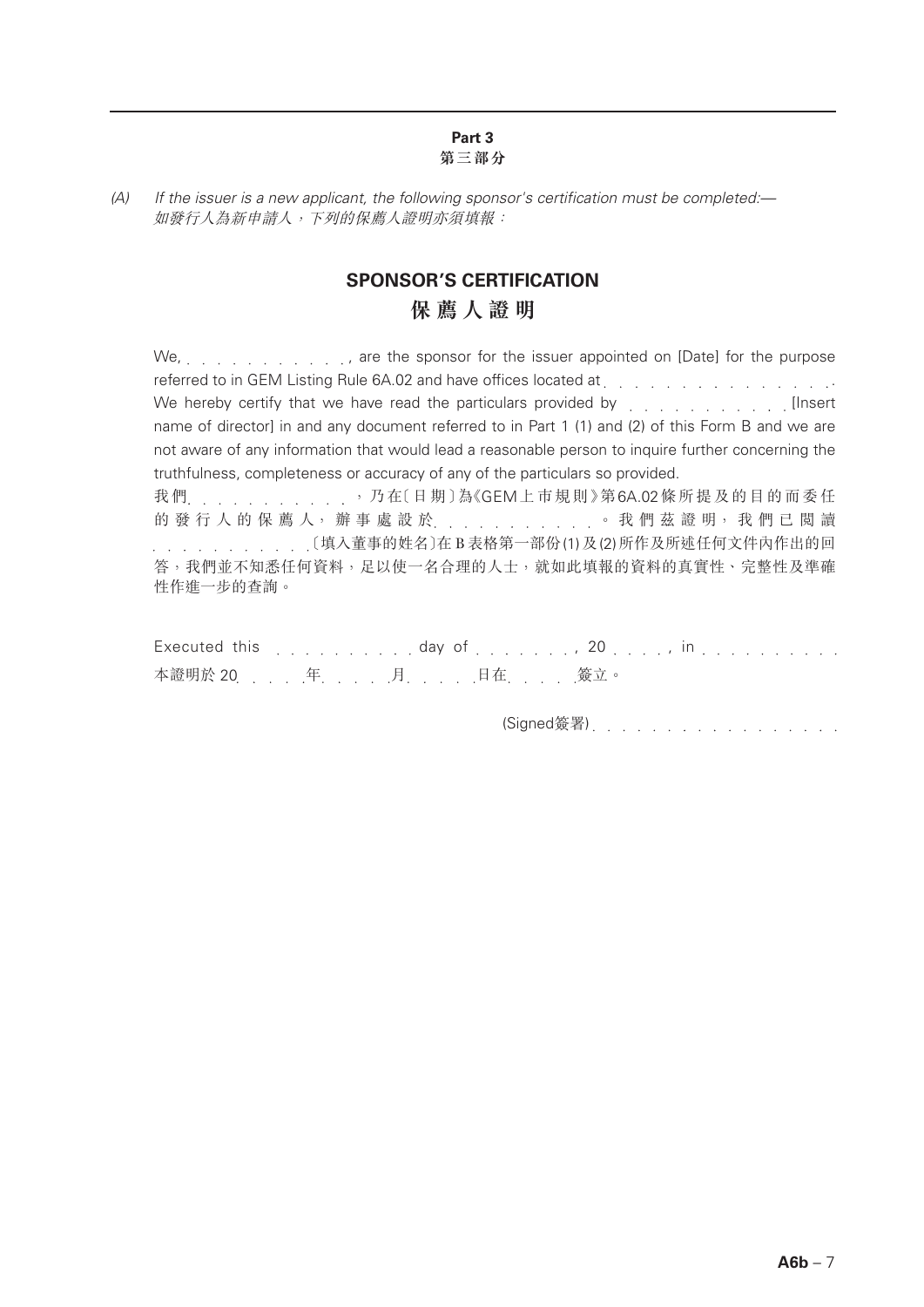*(B) The following solicitor's certification must be completed whenever this Form B is required to be lodged with The Stock Exchange of Hong Kong Limited:—* 按規定須向香港聯合交易所有限公司呈報本B表格的,均須填報下列律師證明:

## **SOLICITOR'S CERTIFICATION 律師證明**

We, wild carry with the are a firm of solicitors qualified to advise on Hong Kong law with offices located at . We hereby certify that we have explained all applicable requirements and procedures for completing and executing this Form B or the documents referred to in this Form B, and the possible consequences of making a false declaration or giving false information, to entity and such all insert name of director]. Further, we hereby certify that **Insert name of director**] has acknowledged to us that he/she understands the foregoing. 我們, , , , , , , , , , , , , 為一家有資格就香港法律提供意見的律師行, 辦事處設於 . . . . . . . . . . . . . . . . 我們茲證明,我們已向 . . . . . . . . . . . . . . . . . . [填入董事的姓名)解釋填報

及簽立本B表格及本B表格所指的文件的所有適用規定和程序,以及作出虛假聲明或提供虛假信息所 可能引致的後果。此外,我們茲證明 〔填入董事的姓名〕已向我們承認其了解 上述各項。

|  |                       | Executed this enterprise research and day of enterprise research and 20 percent in the control of the second state of the second state of the second state of the second state of the second state of the second state of the |
|--|-----------------------|-------------------------------------------------------------------------------------------------------------------------------------------------------------------------------------------------------------------------------|
|  | 本證明於 20 年. 月. 日在. 簽立。 |                                                                                                                                                                                                                               |

(Signed簽署)

*Notes: (1) The failure of any person required to lodge this Form B to complete Part 1 of this Form B*  附註: *truthfully, completely and accurately, or the failure to execute Part 2 of this Form B or to observe any of the undertakings made under that Part, constitutes a breach of the GEM*  Listing Rules. In addition, every director of the issuer supplying information sought or *referred to in this Form B, should note that such information constitutes information which is provided to the Exchange in purported compliance with a requirement to provide information under the "relevant provisions" (as defined in Part 1 of Schedule 1 to the Securities and Futures Ordinance, Cap. 571) and is likely to be relied upon by the Exchange. In relation to this, you should be aware that giving to the Exchange any information which is false or misleading in a material particular will render the relevant person liable for prosecution for an offence under section 384 of the Securities and Futures Ordinance. If you have any queries you should consult the Exchange or your professional adviser immediately.* 按規定須呈交本B表格的任何人士,若未能真實、完整及準確地填妥本B表格第一部分,或未 能簽立本B表格第二部分又或未能遵守該部分所作的任何承諾,均構成違反《GEM上市規則》。 此外,凡提供本B表格所要求或所述資料的發行人董事均應注意,該等資料構成本意是為遵 守「有關條文」(定義見香港法例第571章《證券及期貨條例》附表1第1部)項下關於提供資料的 規定而向本交易所提供的資料,本交易所或會依賴該等資料。就此, 閣下應注意,根據《證 券及期貨條例》第384條,在要項上向本交易所提供虛假或具誤導性的資料,有關人士即屬犯 法,會遭檢控。若 閣下有任何疑問,應立即諮詢本交易所或 閣下的專業顧問。